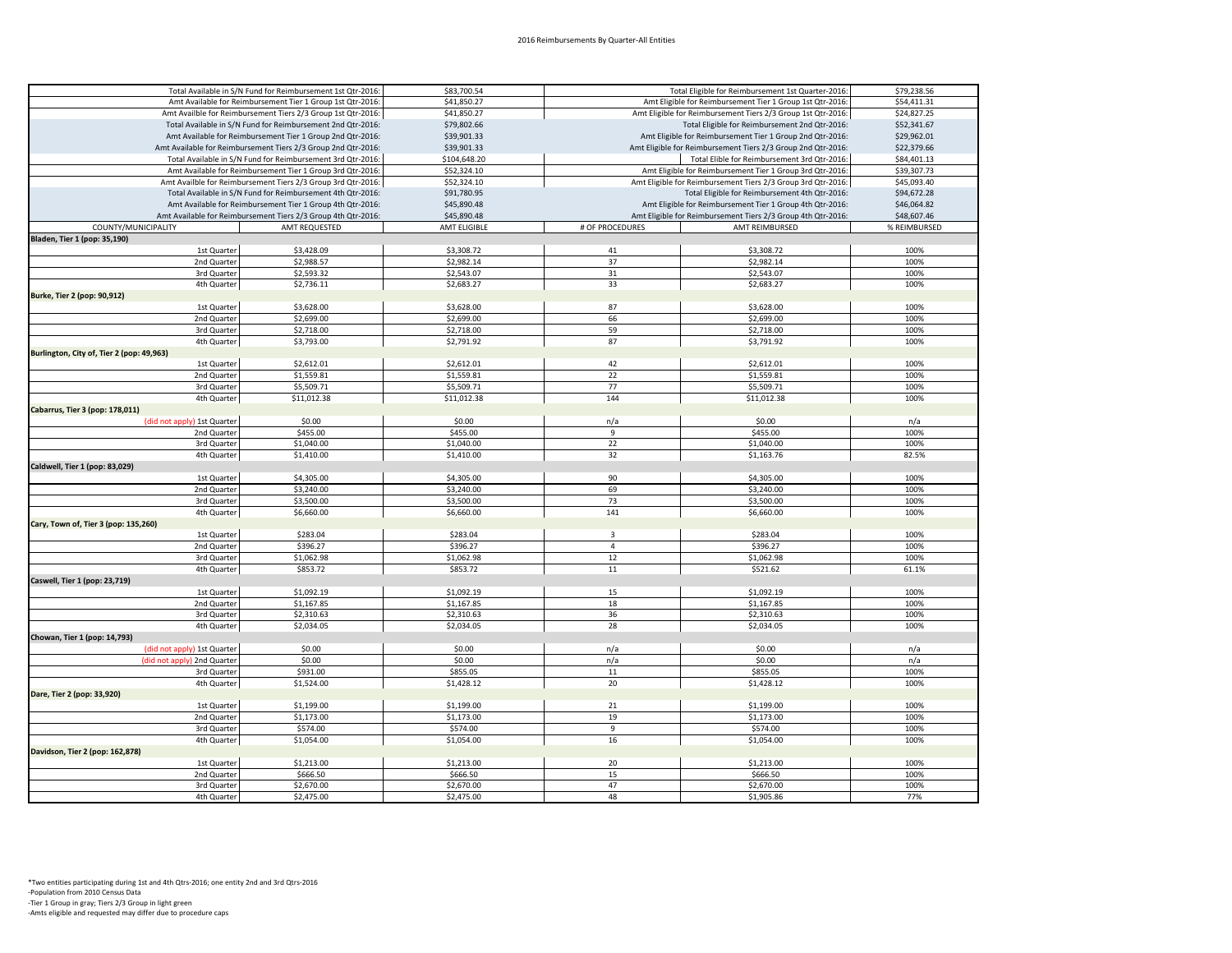| Davie, Tier 2 (pop 41,240)                     |            |            |                         |            |       |
|------------------------------------------------|------------|------------|-------------------------|------------|-------|
| 1st Quarter                                    | \$2,066.00 | \$2,066.00 | 43                      | \$2,066.00 | 100%  |
| 2nd Quarter                                    | \$1,246.00 | \$1,246.00 | 24                      | \$1,246.00 | 100%  |
| 3rd Quarter                                    | \$1,765.00 | \$1,765.00 | 35                      | \$1,765.00 | 100%  |
| 4th Quarter                                    | \$2,373.00 | \$2,373.00 | 47                      | \$2,373.00 | 100%  |
| Granville, Tier 2 (pop: 59,916)                |            |            |                         |            |       |
| 1st Quarter                                    | \$505.00   | \$505.00   | 6                       | \$505.00   | 100%  |
| (did not apply) 2nd Quarter                    | \$0.00     | \$0.00     | n/a                     | \$0.00     | n/a   |
| (did not apply) 3rd Quarter                    | \$0.00     | \$0.00     | n/a                     | \$0.00     | n/a   |
| (did not apply) 4th Quarter                    | \$0.00     | \$0.00     | n/a                     | \$0.00     | n/a   |
| <b>Guilford, Tier 3 (pop: 488,406)</b>         |            |            |                         |            |       |
| (did not apply) 1st Quarter                    | \$0.00     | \$0.00     | n/a                     | \$0.00     | n/a   |
| 2nd Quarter                                    |            |            |                         |            |       |
| (payment denied-no rule/guideline or local vet |            |            |                         |            |       |
| documentation)                                 | \$5,381.00 | \$0.00     | 115                     | \$0.00     | n/a   |
| (did not apply) 3rd Quarter                    | \$0.00     | \$0.00     | n/a                     | \$0.00     | n/a   |
| (did not apply) 4th Quarter                    | \$0.00     | \$0.00     | n/a                     | \$0.00     | n/a   |
| Harnett, Tier 2 (pop: 114,678)                 |            |            |                         |            |       |
| (did not apply) 1st Quarter                    | \$0.00     | \$0.00     | n/a                     | \$0.00     | n/a   |
| (did not apply) 2nd Quarter                    | \$0.00     | \$0.00     | n/a                     | \$0.00     | n/a   |
| 3rd Quarter                                    | \$3,697.05 | \$3,697.05 | 77                      | \$3,697.05 | 100%  |
| 4th Quarter                                    | \$1,974.00 | \$1,968.82 | 44                      | \$1,968.82 | 100%  |
| Haywood, Tier 3 (pop: 59,036)                  |            |            |                         |            |       |
| 1st Quarter                                    | \$5,465.00 | \$5,465.00 | 115                     | \$5,465.00 | 100%  |
| 2nd Quarter                                    | \$6,505.00 | \$6,505.00 | 137                     | \$6,505.00 | 100%  |
| 3rd Quarter                                    | \$7,360.00 | \$7,360.00 | 155                     | \$7,360.00 | 100%  |
| 4th Quarter                                    | \$6,280.00 | \$6,280.00 | 137                     | \$6,280.00 | 100%  |
| Madison, Tier 2 (pop: 20,764)                  |            |            |                         |            |       |
| 1st Quarter                                    | \$1,485.00 | \$1,485.00 | 46                      | \$1,485.00 | 100%  |
| 2nd Quarter                                    | \$805.00   | \$805.00   | 22                      | \$805.00   | 100%  |
| 3rd Quarter                                    | \$1,940.00 | \$1,940.00 | 63                      | \$1,940.00 | 100%  |
| 4th Quarter                                    | \$1,620.00 | \$1,620.00 | 53                      | \$1,620.00 | 100%  |
| Martin, Tier 1 (pop: 24,505)                   |            |            |                         |            |       |
| 1st Quarter                                    | \$2,460.08 | \$2,460.08 | 29                      | \$2,460.08 | 100%  |
| 2nd Quarter                                    | \$1,614.31 | \$1,614.31 | 19                      | \$1,614.31 | 100%  |
| 3rd Quarter                                    | \$5,298.05 | \$5,298.05 | $71\,$                  | \$5,298.05 | 100%  |
| 4th Quarter                                    | \$2,326.78 | \$2,326.78 | 27                      | \$2,326.78 | 100%  |
| McDowell, Tier 1 (pop: 44,996)                 |            |            |                         |            |       |
| 1st Quarter                                    | \$7,392.11 | \$7,378.34 | 81                      | \$7,378.34 | 100%  |
| 2nd Quarter                                    | \$5,388.51 | \$5,377.17 | 59                      | \$5,377.17 | 100%  |
| 3rd Quarter                                    | \$5,923.47 | \$5,915.37 | 61                      | \$5,915.37 | 100%  |
| 4th Quarter                                    | \$4,044.04 | \$4,035.13 | 43                      | \$4,035.13 | 100%  |
| Moore, Tier 3 (pop: 88,247)                    |            |            |                         |            |       |
| (denied payment-submitted late) 1st Quarter    | \$50.00    | \$0.00     | 1                       | \$0.00     | n/a   |
| 2nd Quarter                                    | \$180.00   | \$180.00   | $\overline{\mathbf{3}}$ | \$180.00   | 100%  |
| 3rd Quarter                                    | \$3,100.00 | \$3,100.00 | 56                      | \$3,100.00 | 100%  |
| 4th Quarter                                    | \$2,530.00 | \$2,493.04 | 45                      | \$2,493.04 | 100%  |
| Orange, Tier 3 (pop: 133,801)                  |            |            |                         |            |       |
| 1st Quarter                                    | \$456.83   | \$456.83   | $7\overline{ }$         | \$456.83   | 100%  |
| 2nd Quarter                                    | \$380.94   | \$380.94   | 5                       | \$380.94   | 100%  |
| 3rd Quarter                                    | \$3,492.79 | \$3,491.71 | 44                      | \$3,491.71 | 100%  |
| 4th Quarter                                    | \$4,159.85 | \$4,159.85 | 54                      | \$2,613.92 | 62.8% |
| Person, Tier 2 (pop: 39,464)                   |            |            |                         |            |       |
| 1st Quarter                                    | \$1,873.67 | \$1,873.67 | 26                      | \$1,873.67 | 100%  |
| 2nd Quarter                                    | \$1,645.26 | \$1,645.26 | 19                      | \$1,645.26 | 100%  |
| 3rd Quarter                                    | \$2,840.67 | \$2,840.67 | 39                      | \$2,840.67 | 100%  |
| 4th Quarter                                    | \$3,513.67 | \$3,513.67 | 49                      | \$3,513.67 | 100%  |
| Randolph, Tier 2 (pop: 147,752)                |            |            |                         |            |       |
| 1st Quarter                                    | \$694.00   | \$694.00   | 15                      | \$694.00   | 100%  |
| 2nd Quarter                                    | \$1,078.00 | \$1,078.00 | 22                      | \$1,078.00 | 100%  |
| 3rd Quarter                                    | \$2,693.00 | \$2,693.00 | 57                      | \$2,693.00 | 100%  |
| 4th Quarter                                    | \$1,871.00 | \$1,859.92 | 42                      | \$1,859.92 | 100%  |
|                                                |            |            |                         |            |       |